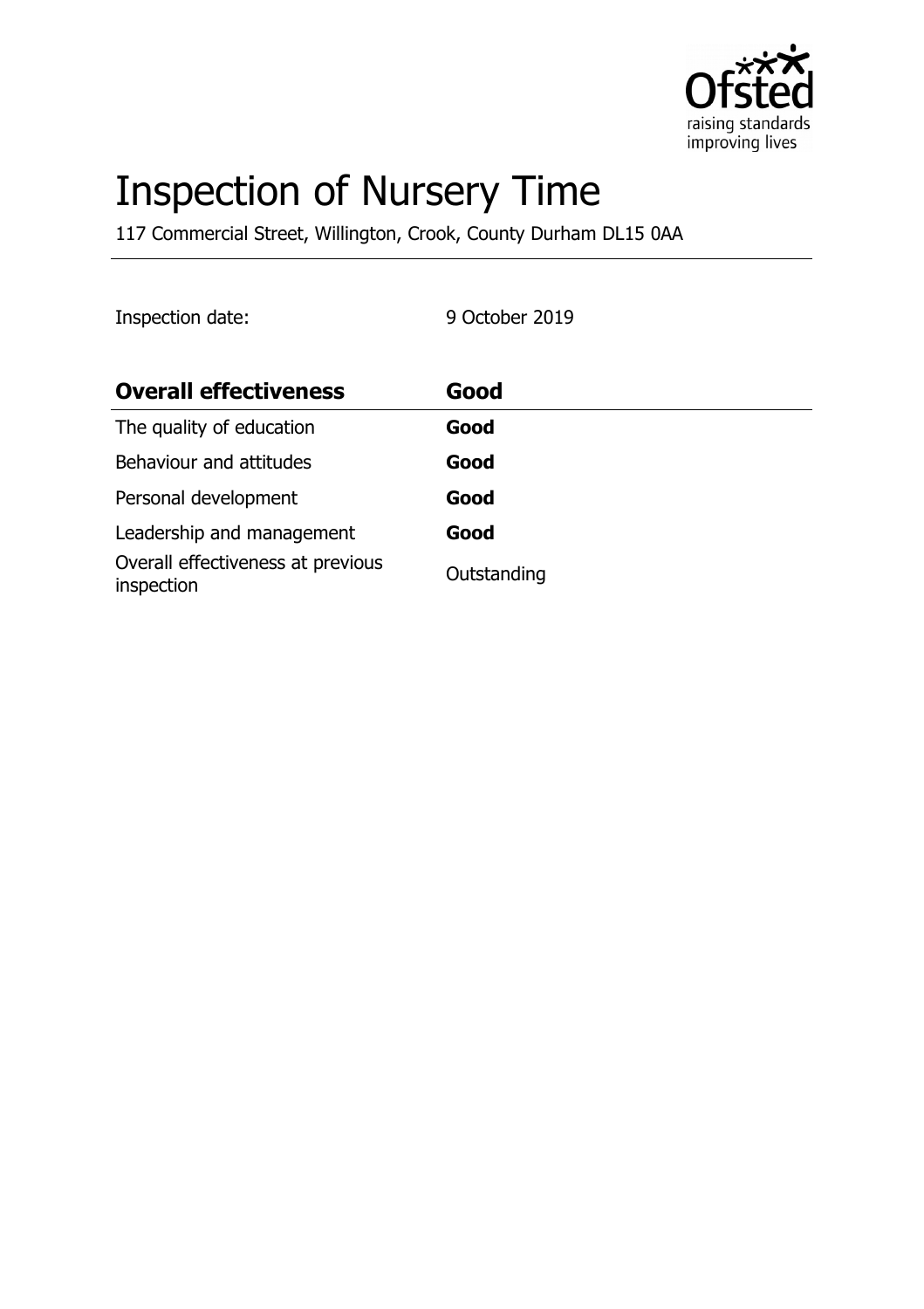

# **What is it like to attend this early years setting?**

### **The provision is good**

Children love coming to the nursery. They are keen to start activities and occasionally reluctant to leave. All staff contribute to the good quality of teaching and all expect the most from every individual child. This, and careful observation and tracking of individual children's development, ensures that the needs of all children are met effectively. There are lots of activities and games used to help children count and recognise numbers. At every opportunity, staff ask children simple practical number problems. For example, during circle time, pre-school children count how many boys and girls are present. Children quickly realise that when another boy arrives, this means that there are now more boys than girls.

Overall, staff support children's listening and speaking skills well. They make good use of visual materials to support children who speak English as an additional language. Children develop a love of books and are keen to learn new sounds and words. However, the pace at which some staff give information during play and activities is occasionally too fast for some children to consider, develop and express their own emerging ideas.

Staff provide good care for children of all ages and this has a major impact on children's personal development. This is seen, for instance, in the sheer joy of the babies who hugely enjoy splashing water and exploring the various sensory activities. Children's behaviour throughout the nursery is very good and staff have high expectations of them.

## **What does the early years setting do well and what does it need to do better?**

- Children's progress in personal, social and emotional development is a strength of the nursery. By the time they leave the nursery, children are interested, excited and motivated to learn. They are confident to try new activities and initiate ideas. Children concentrate well and have good relationships with adults and peers, and most achieve the typical levels of development for their age.
- Staff promote children's communication and language skills through stories, rhymes and conversation every day. However, very occasionally some staff ask children lots of questions in quick succession. This results in children not having sufficient time to think and respond with their own thoughts and ideas.
- Children with special educational needs and/or disabilities make good progress. They make small but individually significant steps forward in their learning while at nursery. This is because staff always work closely with parents and make links with other professionals where extra support is required.
- $\blacksquare$  Managers ensure that additional funding from pupil premium funding is targeted effectively. For example, they plan specific one-to-one support for individual children. They have purchased interactive resources which are used well to help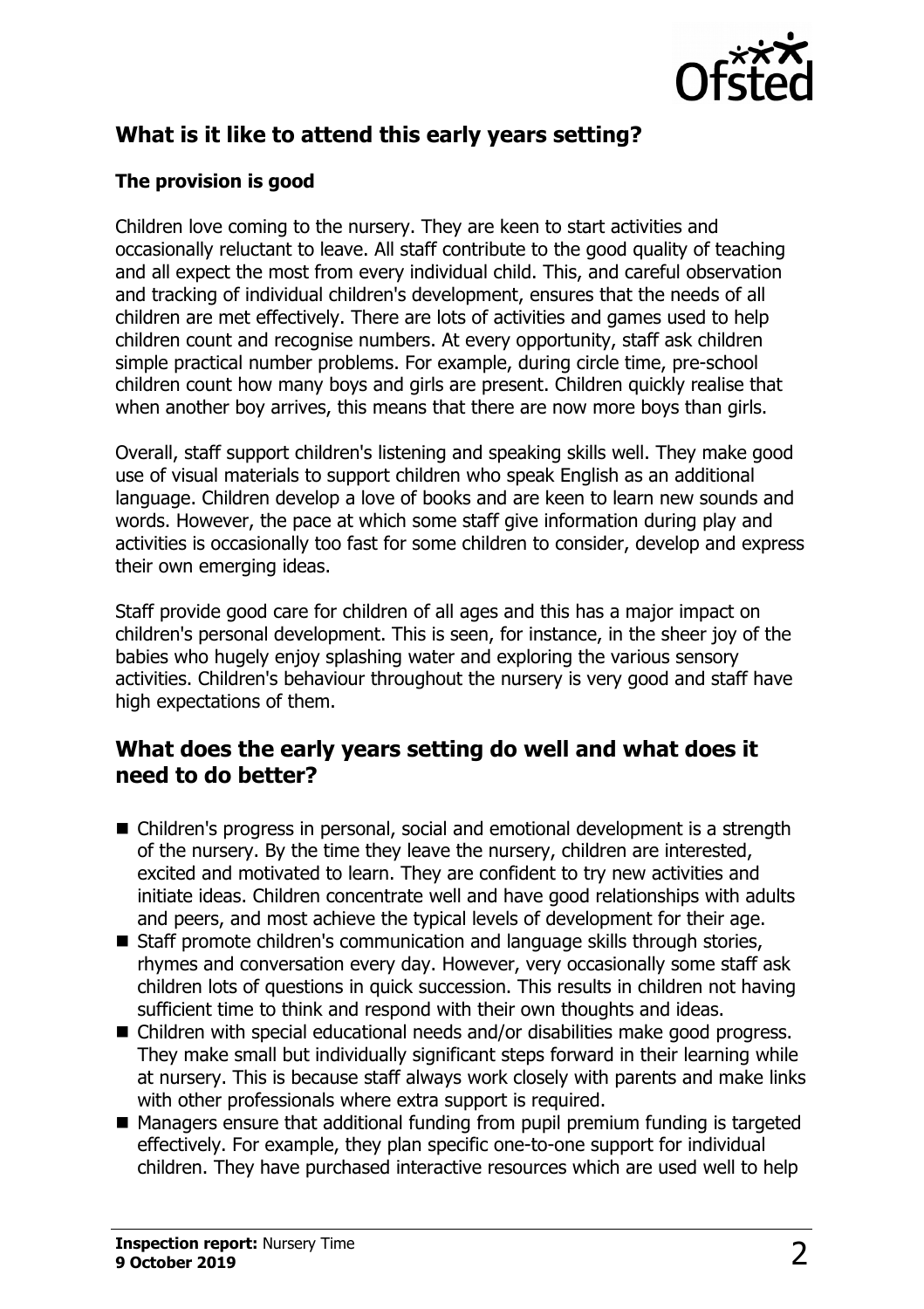

promote communication and language skills. For example, a member of staff supported two boys to use the interactive telephones, so they could have fun conversing with each other.

- $\blacksquare$  All staff maintain close and frequent contact with parents. They offer sessions where parents can stay and play alongside their children. Staff provide helpful information so that parents can learn how best to support their children at home. The good links with outside agencies, such as health visitors, mean that extra support for individual children can be explored when required.
- $\blacksquare$  Children's physical health and well-being are a high priority for staff. They provide healthy, nutritionally balanced meals and snacks that children enjoy. Children are excited by the well-planned local visits and outdoor activities, which promote their understanding of the world. For example, they visit the local care home each week to engage in creative activities with the residents. Children also help celebrate residents' special birthdays. In addition, the range of visitors to nursery, including the police and the local vet, introduce children in a fun way to the wider world.
- $\blacksquare$  Self-evaluation is accurate and correctly identifies priority areas for improvement. Action is then quickly taken to bring about improvement. A good example of this is how the management team and staff have reviewed and changed the way they plan for children's play. They now focus more on capitalising on children's immediate interests. In addition, they have also found that staff spend less time completing paperwork and more time with the children. Consequently, they feel that they know each child better and build even stronger relationships with them.

# **Safeguarding**

The arrangements for safeguarding are effective.

Children's safety and well-being are central to everything staff do. All staff have attended relevant safeguarding training. They have a secure understanding of what to do if they are concerned about a child's welfare. Additionally, staff know the procedures to follow if they have concerns about a member of staff. Robust checks are made on staff's suitability to work with children prior to taking up their roles. The manager and staff vigilantly carry out daily checks to ensure the nursery is safe and risks to children are minimised.

## **What does the setting need to do to improve?**

#### **To further improve the quality of the early years provision, the provider should:**

 $\blacksquare$  give children more opportunities to think about and consolidate the information given by staff during some activities, taking account of their need to think about and share their responses and ideas.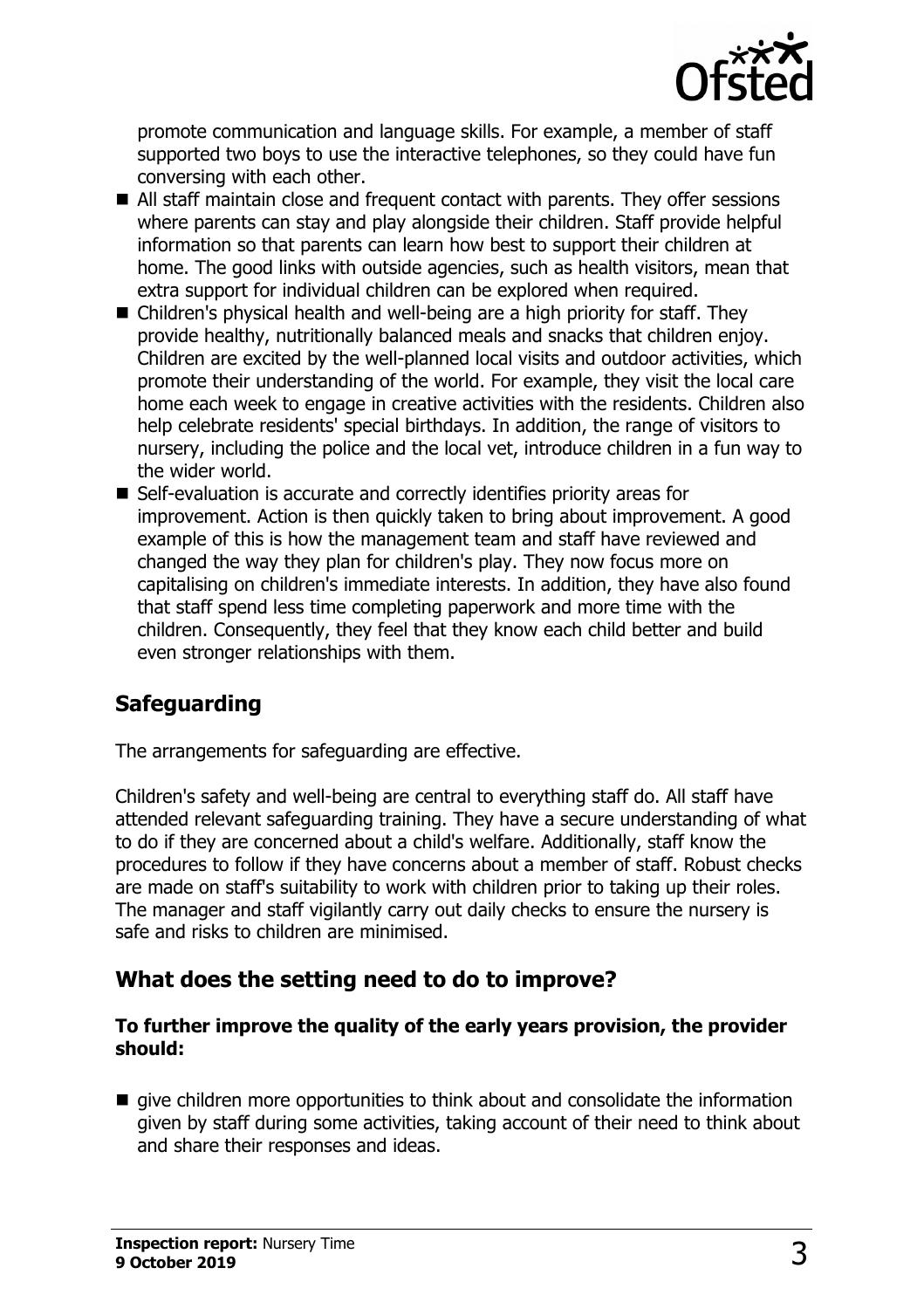

| <b>Setting details</b>                       |                                                                                      |
|----------------------------------------------|--------------------------------------------------------------------------------------|
| Unique reference number                      | 314137                                                                               |
| <b>Local authority</b>                       | Durham                                                                               |
| <b>Inspection number</b>                     | 10117588                                                                             |
| <b>Type of provision</b>                     | Childcare on non-domestic premises                                                   |
| <b>Registers</b>                             | Early Years Register, Compulsory Childcare<br>Register, Voluntary Childcare Register |
| Day care type                                | Full day care                                                                        |
| Age range of children                        | $0$ to 9                                                                             |
| <b>Total number of places</b>                | 87                                                                                   |
| Number of children on roll                   | 111                                                                                  |
| Name of registered person                    | Mr John & Mrs Susan Brown Partnership                                                |
| Registered person unique<br>reference number | RP906516                                                                             |
| <b>Telephone number</b>                      | 01388 747 143                                                                        |
| Date of previous inspection                  | 2 December 2014                                                                      |

## **Information about this early years setting**

Nursery Time registered in 1999. The nursery employs 15 members of childcare staff. Of these, three hold appropriate early years qualifications at level 6, two hold level 5, and 10 hold level 3. The nursery opens Monday to Friday, all year round. Sessions are from 7.30am until 6pm. The nursery provides funded early education for two-, three- and four-year-old children.

# **Information about this inspection**

#### **Inspector**

Janet Fairhurst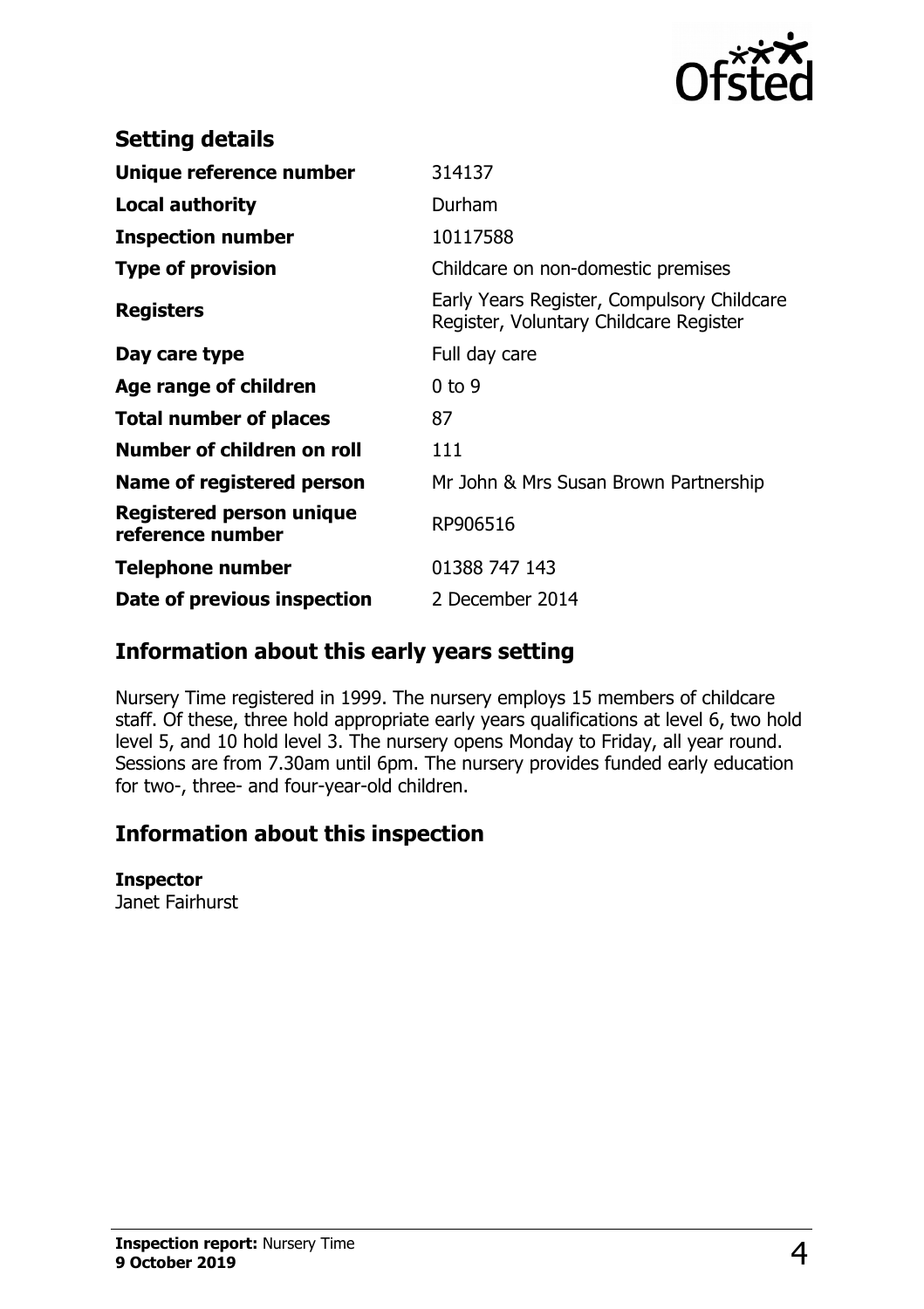

#### **Inspection activities**

- $\blacksquare$  The inspector observed the quality of teaching during activities indoors and outdoors, and assessed the impact this has on children learning.
- $\blacksquare$  The inspector spoke with staff and children during the inspection.
- $\blacksquare$  The inspector completed a joint observation of an activity with the area manager.
- The inspector held a meeting with the provider, area manager and deputy manager. She looked at relevant documentation and evidence of the suitability of staff working in the nursery.
- $\blacksquare$  The inspector spoke to a number of parents during the inspection and took account of their views.

We carried out this inspection under sections 49 and 50 of the Childcare Act 2006 on the quality and standards of provision that is registered on the Early Years Register. The registered person must ensure that this provision complies with the statutory framework for children's learning, development and care, known as the early years foundation stage.

If you are not happy with the inspection or the report, you can [complain to Ofsted.](http://www.gov.uk/complain-ofsted-report)